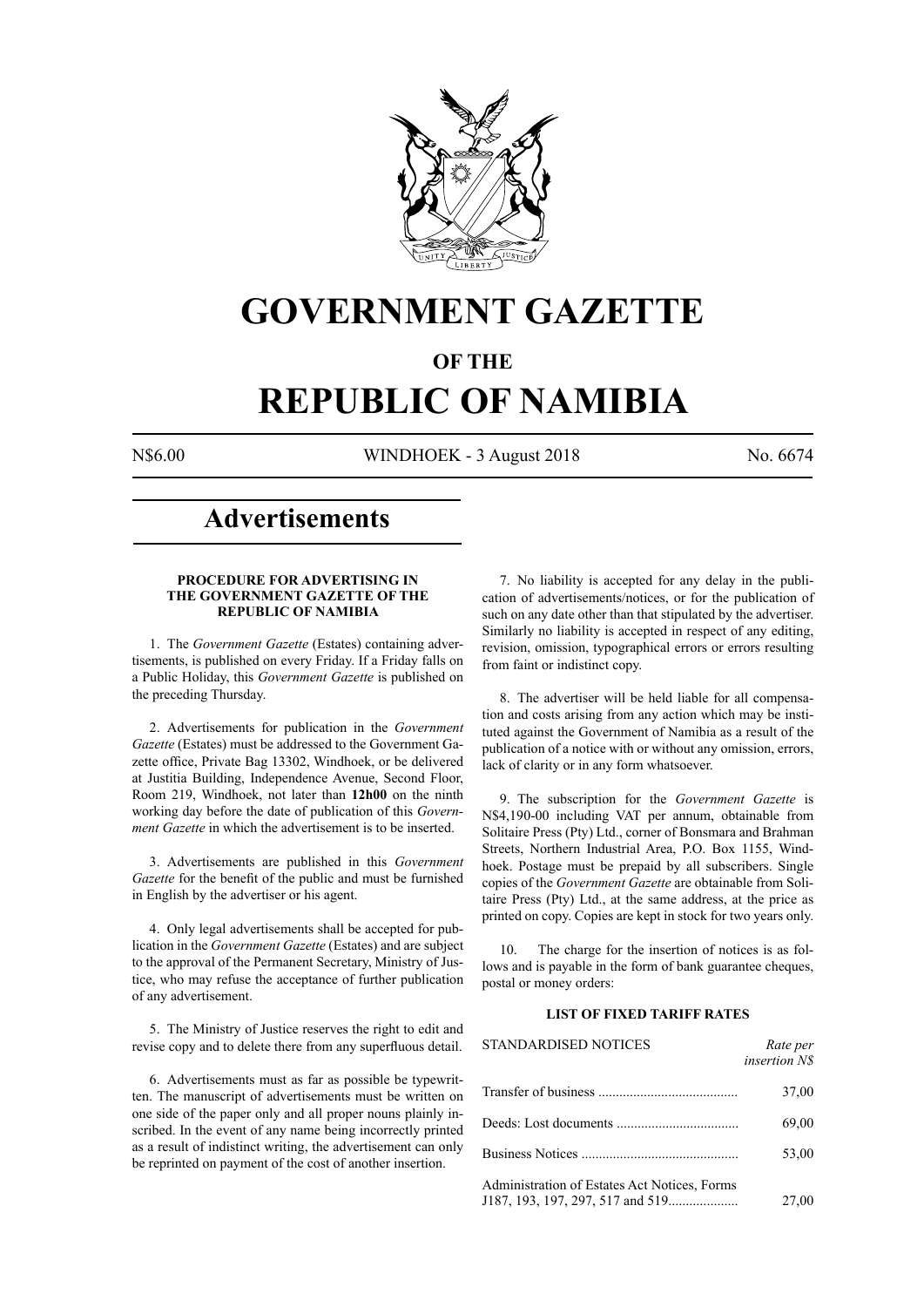| Insolvency Act and Companies Act Notices:                                                                                                                                                               | 48,00  |
|---------------------------------------------------------------------------------------------------------------------------------------------------------------------------------------------------------|--------|
| N.B. Forms 2 and 6 additional statements according<br>to word count table, added to the basic tariff.                                                                                                   | 333,00 |
| Naturalisation notices (including a reprint for the                                                                                                                                                     | 27,00  |
| Unclaimed moneys - only in the Government<br>Gazette, closing date 15 January (per entry of                                                                                                             | 13,00  |
|                                                                                                                                                                                                         | 53,00  |
|                                                                                                                                                                                                         | 27,00  |
| NON-STANDARDISED NOTICES                                                                                                                                                                                |        |
| Company notices:                                                                                                                                                                                        |        |
| Short notices: Meetings, resolutions, offers of<br>compromise, conversions of companies, voluntary<br>windings-up, etc.: closing of members' registers<br>for transfer and/or declarations of dividends | 120,00 |
| Declaration of dividends with profit statements,                                                                                                                                                        | 267,00 |
| Long notices: Transfers, changes in respect of<br>shares or capital, redemptions, resolutions,                                                                                                          | 373,00 |
|                                                                                                                                                                                                         | 120,50 |

#### **FORM J 187**

#### **LIQUIDATION AND DISTRIBUTION ACCOUNTS IN DECEASED ESTATES LYING FOR INSPECTION**

In terms of section 35(5) of Act 66 of 1965, notice is hereby given that copies of the liquidation and distribution accounts (first and final, unless otherwise stated) in the estates specified below will be open for the inspection of all persons interested therein for a period of 21 days (or shorter or longer if specially stated) from the date specified or from the date of publication hereof, whichever may be the later, and at the offices of the Master and Magistrate as stated.

Should no objection thereto be lodged with the Master concerned during the specified period, the executor will proceed to make payments in accordance with the accounts.

267/2018 KARSTEN Anna Christina, 4601280-0177, Swakopmund. Swakopmund. Windhoek. Bank Windhoek Limited, Trust Department, P.O. Box 15, Windhoek.

462/2017 SEEGER Karl Hermann Heiner, 52020- 600250, Gobabis. Gobabis. Windhoek. Bank Windhoek Limited, Trust Department, P.O. Box 15, Windhoek.

98/2018 DU TOIT Getruida Aletta Magdalena, 45090300143, Gobabis. Gobabis. Windhoek. FNB Fiduciary Namibia (Pty) Ltd, P.O. Box 448, Windhoek, Namibia.

258/2018 PFAFFEROTT Irmgard, 28091300026, No. 40 Heibenstreit, Ludwigsdorf, Windhoek. Windhoek. Windhoek. FNB Fiduciary Namibia (Pty) Ltd, P.O. Box 448, Windhoek, Namibia.

| Liquidators' and other appointees' notices                    | 80,00  |
|---------------------------------------------------------------|--------|
| Gambling house licences/Liquor licences                       | 120,00 |
| SALES IN EXECUTION AND OTHER PUBLIC SALES:                    |        |
|                                                               | 207,00 |
| Public auctions, sales, tenders and welfare<br>organisations: |        |
|                                                               | 69.00  |
|                                                               | 171,00 |
|                                                               | 253,00 |
| ORDERS OF THE COURT                                           |        |

| Provisional and final liquidations or                  |        |
|--------------------------------------------------------|--------|
|                                                        | 157,00 |
| Reduction of change in capital mergers, offers         |        |
|                                                        | 373,00 |
| Judicial managements, <i>curator bonis</i> and similar |        |
|                                                        | 373,00 |
|                                                        | 48,00  |
| Supersession and discharge of petitions (J.158)        | 40,00  |

11. The charge for the insertion of advertisements other than the notices mentioned in paragraph 10 is at the rate of N\$13,00 per cm double column. (Fractions of a cm must be calculated as a cm).

12. No advertisements shall be inserted unless the charge is prepaid. Cheques, drafts, postal or money orders must be made payable to the Ministry of Justice, Private Bag 13302, Windhoek.

136/2018 SHORT Gerhard Nicholas, 38042000189, No. 1 Bidoli Court, Suiderhof, Windhoek. Patricia Irene Short, 45021900129. Windhoek. Standard Executors & Trustees, P.O. Box 2164, Windhoek.

571/2018 SHORT Patricia Irene, 45021900129, No. 1 Bidoli Court, Suiderhof, Windhoek. Windhoek. Standard Executors & Trustees, P.O. Box 2164, Windhoek.

482/2017 VAN DER MERWE Josephina, 5103- 1900225, Karasburg, 16 February 2017. Hendrik Jacobus van der Merwe, 44102000291. Windhoek. Karasburg. Standard Executors & Trustees, P.O. Box 2164, Windhoek, Namibia.

2000/2017 MARITZ Johannes Abraham, 35061- 100107, Farm Sandkraal No. 595, Gobabis. Sylvia Martiz, 36041900184. Final. Gobabis. Windhoek. Dr. Weder, Kauta & Hoveka Inc., 3rd Floor, WKH House, Jan Jonker Road, Ausspannplatz, P.O. Box 864, Windhoek, Namibia.

177/2017 HAAKURIA Christof, 56092500310, Erf 398, Mondesa, Swakopmund. Diana Ngueihita, 77102510357. Swakopmund. Windhoek. A. Davids & Co., P.O. Box 11, Otjiwarongo.

582/2017 ROBBERTS Joseph Jacobus, 41010- 101773, Erf 303, Lepard Drive, Omeya, Windhoek. Windhoek. Veritas Eksekuteurskamer (Pty) Ltd, P.O. Box 755, Windhoek.

1297/2017 HOLTZ Marco Rudolf, 77100510473, P.O. Box 9011, Windhoek. Antje Holtz, 10 November 1980. Engling, Stritter & Partners, P.O. Box 43, Windhoek.

2021/2014 DIEHL Gerhard Wilhelm, 49121000387, No. 48 Rautenbach Street, Windhoek, Namibia. Windhoek.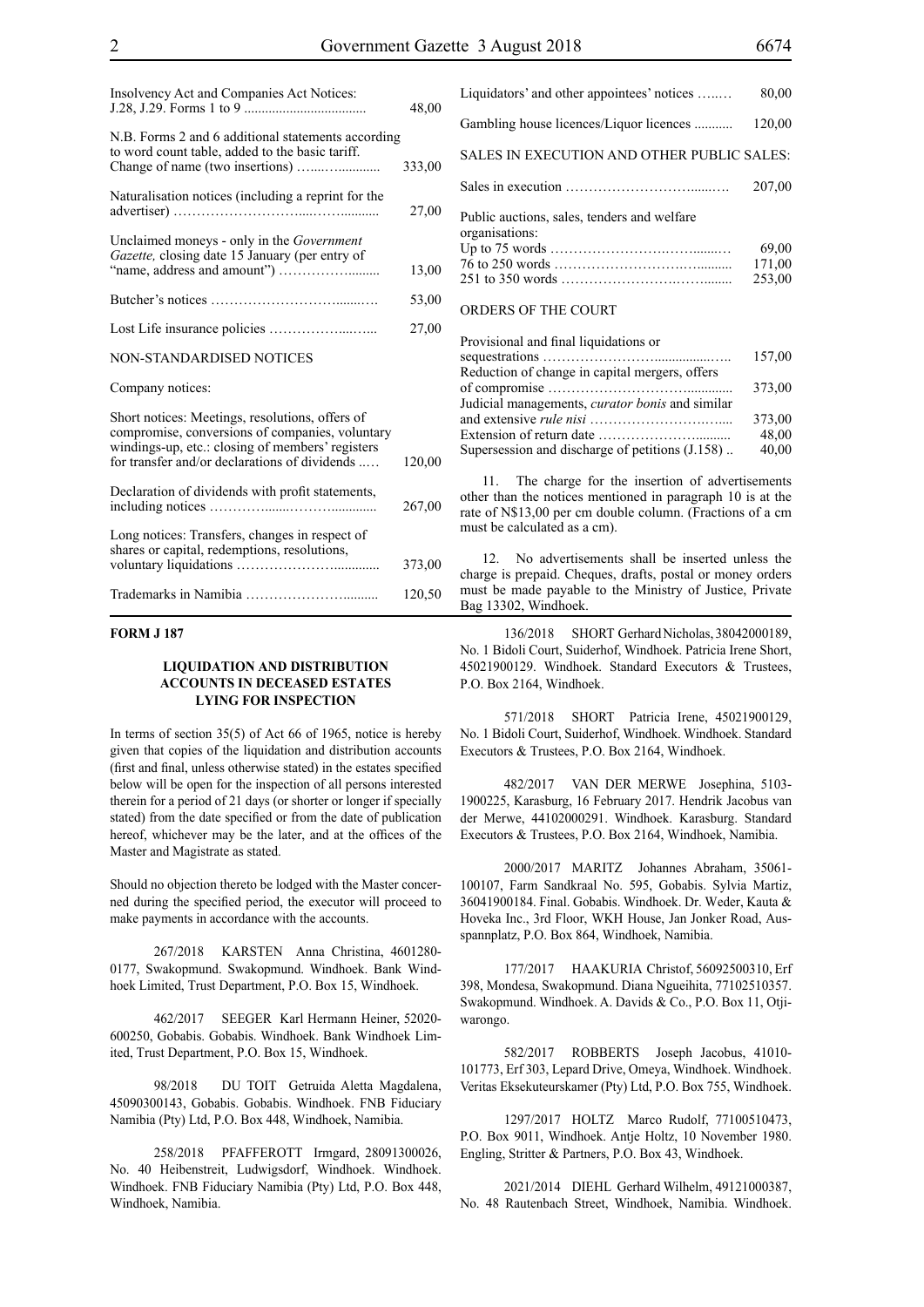Windhoek. PricewaterhouseCoopers, P.O. Box 1571, Windhoek, Namibia.

1340/2014 MANDJORO Timotheus Hausiku, 68028200550, Okavango East, 18 March 2014. Mandjoro Elizabeth, 77111210317. Tipara Estates, Unit B, Block B, Jan Jonker, P.O. Box 25869, Windhoek.

2120/2015 NELL Jan Johannes Benjamin, 37010- 700117, Erf No. B898, Rehoboth. Sila Cornella Nell, 45072- 700194. Rehoboth. Windhoek. Isaacks & Associates Inc, P.O. Box 23317, Windhoek.

1728/2015 ANDALALA Edegina, 78040210372, Erf 4912, Penguin Street, Namport, Kuisebmund, Walvis Bay. Walvis Bay. Windhoek. Afflux Investments cc, P.O. Box 1130, Windhoek.

97/2017 LINKS Penina, 37091000285, Erf 37, Mariental, Hardap Region. Afflux Investments cc, P.O. Box 1130, Windhoek.

 $\frac{1}{2}$ 

#### **FORM J 193**

#### **NOTICE TO CREDITORS IN DECEASED ESTATES**

All persons having claims against the estates mentioned below are hereby called upon to lodge their claims with the executors concerned, within 30 days (or otherwise as indicated) calculated from the date of publication hereof. The information is given in the following order: Estate number, surname and Christian names, date of birth, identity number, last address, date of death; surviving spouse's names, surname, date of birth and identity number; name and address of executor or authorised agent, period allowed for lodgement of claims if other than 30 days.

948/2018 BUHR Linda Johanne Erna, Windhoek, 25 October 1931, 3110250025, Swakopmund, 12 April 2018. Bank Windhoek Ltd, P.O. Box 15, Windhoek.

867/2018 GIERSCH Udo-Volker, Windhoek, 8 May 1961, 61050800818, Grootfontein, 20 March 2018. Bank Windhoek Ltd, P.O. Box 15, Windhoek.

1088/2018 LEYLAND Lawrence John Makin, Windhoek, 11 April 1952, 52041100621, Erf No. 2686, Swakopmund, 17 April 2018. Jo-Anne Jeanetta Leyland, 61042300283. FNB Fiduciary Namibia (Pty) Ltd, P.O. Box 448, Windhoek, Namibia.

994/2018 HIPATULA Daniel Silas, Windhoek, 16 September 1950, 50091600871, Erf No. 4507, Lo-Rugama Street, Katutura, 28 June 2018. Magdalena Hipatula, 26 August 1949, 49082600072. Dr. Weder, Kauta & Hoveka Inc., 3rd Floor, WKH House, Jan Jonker Road, Ausspannplatz, P.O. Box 864, Windhoek, Namibia.

1074/2009 KANYANGI Sholo, Windhoek, 11 July 1957, 5707110700021, EBC Mission Church, Kaisosi, Rundu, 10 June 2009. Jafet Sumpu, 22 September 1953, 53092200381. Dr. Weder, Kauta & Hoveka Inc., 3rd Floor, WKH House, Jan Jonker Road, Ausspannplatz, P.O. Box 864, Windhoek, Namibia.

873/2018 VAN NIEKERK Jacoba Wilhelmina, Windhoek, 13 June 1928, 28061300060, Deon Louw Old Age Home, Gobabis, 4 February 2018. Dr. Weder, Kauta & Hoveka Inc., 3rd Floor, WKH House, Jan Jonker Road, Ausspannplatz, P.O. Box 864, Windhoek, Namibia.

852/2018 HAMUSHILA Filemon Shiyukifeni, Windhoek, 14 September 1944, 44091410057, Ondeyihaluka, Ohangwena Region, 16 April 2018. Rauna Shiwomwenyo Hamushila, 23 September 1951, 51092300295. Dr. Weder, Kauta & Hoveka Inc., 3rd Floor, WKH House, Jan Jonker Road, Ausspannplatz, P.O. Box 864, Windhoek, Namibia.

11/2016 CLOETE Rachel Christina, Windhoek, 18 August 1938, 38081800379, Erf No. 418, Block A, Rehoboth, Namibia, 27 September 2011. Ivan Vylox Cloete, 27 April 1932, 32042700215. Dr. Weder, Kauta & Hoveka Inc., 3rd Floor, WKH House, Jan Jonker Road, Ausspannplatz, P.O. Box 864, Windhoek, Namibia.

942/2018 BRODTMANN Jürgen, Windhoek, 13 June 1944, 4406130100379, Flat No. 6, Palmstrand, Swakopmund, 25 May 2015. Kinghorn Associates, P.O. Box 1455, Swakopmund.

943/2018 SENKE Erhard Hermann Helmut, Windhoek, 31 May 1926, 26053100064, Flat No. 41, Lion's Old Age Home, Rhode Allee, Swakopmund, 25 May 2018. Kinghorn Associates, P.O. Box 1455, Swakopmund.

1292/2014 THERON Cornelius Daniel, Windhoek, 2 September 1966, 66090200662, Okahandja, 17 June 2014. F.M. Oehl Trust cc, P.O. Box 90290, Windhoek.

385/2017 NUUGWEDHA Linea Peneyambeko Kandalindishiwo, Windhoek, 26 June 1959, 59062300421, Erf No. 356, Charles Winslow Street, Olympia, Windhoek, 3 February 2017. AngulaCo. Incorporated, P.O. Box 3911, Windhoek.

754/2018 PLATT Denise Desiree, Windhoek, 78072810607, No. 5 J.H de Waardt Street, Meersig, Walvis Bay, 3 March 2018. ENSafrica / Namibia (incorporated as LorentzAngula Inc.), No. 3 Ground Floor, The Business Park, Sam Nujoma Avenue, Walvis Bay.

844/2018 RITTMANN Willem, Windhoek, 1 May 1939, 39050100163, Erf 1233, Rehoboth, 15 January 2018. Van Wyk Legal Practitioners, 17 Montreux Street, Auasblick, Windhoek.

830/2018 JOAO Antonio Chinga, Windhoek, 22 September 1965, 6509220700101, Erf 16, Omulunga Street, Grootfontein, Oshikoto Region, Namibia, 27 November 2015. Rozalien Tjangano Ndara, 3 March 1970, 70030302129. Ueitele & Hans Legal Practitioners, No. 28 Beethoven & Wagner Street, Windhoek-West, Windhoek, Namibia.

929/2018 KOTZE Susanna Johanna, Windhoek, 20 October 1929, 29102000032, Huis Sonder Sorge, Okahandja (Old Age Home), 9 January 2018. De Klerk, Horn and Coetzee Incorporated, No. 4 Eadie Street, P.O. Box 90181, Klein Windhoek, Windhoek, Republic of Namibia.

921/2018 VAN DYK Coenraad Johannes, 2 March 1935, 35030200290, 54 1st Street North, Meersig, Walvis Bay, 20 May 2018. Malherbe Associates Inc, 171 Sam Nujoma Avenue, P.O. Box 985, Walvis Bay.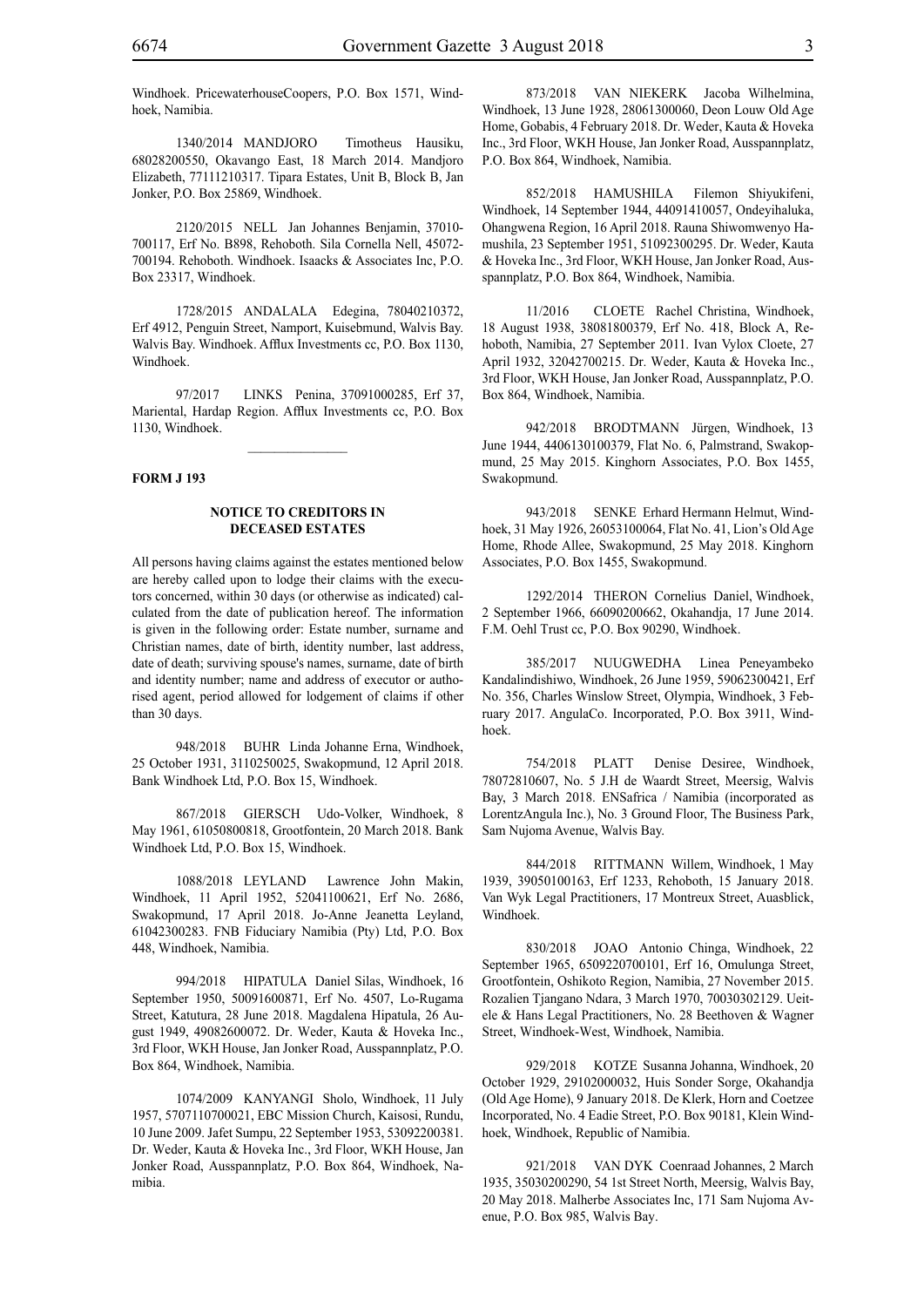617/2018 TJIHO Manfried Bobby, 64100200528, Erf No. 9708, No. 27 Victor Nkadi Street, Katutura, Windhoek. Engling, Stritter & Partners, P.O. Box 43, Windhoek.

1524/2017 ARON Alfons Haidula, Windhoek, 55092400072, Oshana, 27 August 2017. Teopolina L. Nghiyoonanye, 54030900690. Tipara Estates, Block B, 3rd Floor, Unit 166, Maerua Mall, Jan Jonker, P.O. Box 25869, Windhoek.

191/2018 MUPAINE Lea, Windhoek, 26 March 1961, 61032600349, Okomumbonde, Epukiro, Omaheke, Namibia. Tjitemisa & Associates, No. 5 Webb Street, Windhoek-North, P.O. Box 848, Windhoek.

988/2018 ISAACKS Mamritha Cecilia, 16 June 1973, 73061600159, Khomas, Namibia, 6 April 2018. Joseph Isaacks, 28 December 1968, 68122800696. Charmaine Schultz & Co., P.O. Box 23823, Windhoek.

779/2018 WENZEL Heidrun Else, Windhoek, 22 June 1944, C6132CZ7Z, Windhoek, Namibia, 20 May 2018. Chris Brandt Attorneys, 4 Chateau Street, P.O. Box 11292, Windhoek.

1091/2018 GALANT Joseph Ambrosius, Windhoek, 14 October 1962, 62101400278, Windhoek, 13 July 2018. Afflux Investments cc, P.O. Box 1130, Windhoek.

409/2018 ROUTH Elmo Martin, Windhoek, 16 November 1961, 61111600171, Erf 4058, Katutura, 31 May 2017. Ralda Elda Routh, 31 January 1963, 63013100249. Diedericks Inc, P.O. Box 50025, Bachbrecht, Windhoek.

 $\frac{1}{2}$ 

#### **FORM 2**

#### **MEETING OF CREDITORS IN SEQUESTRATED ESTATES OR COMPANIES BEING WOUND UP**

Pursuant to sections *forty-one* and *forty-two* of the Insolvency Act, 1936, notice is hereby given that a meeting of creditors will be held in the sequestrated estates or companies being wound up mentioned below, on the dates, at the times and places and for the purpose thereof.

Meetings in a town in which there is a Magistrate's office, will be held before the Master, elsewhere they will be held before the Magistrate.

The particulars given in the following order: The number of estate/company; the name and description of the estate/company; the date, hour and place of meeting and the purpose of the meeting.

W21/15 **Purity Manganese (Pty) Ltd** (In Liquidation). 22 August 2018, at 10h00 at the Office of the Master of the High Court, Windhoek. Special meeting for proof of further claims and consider an offer to purchase the assets of the company. Bruni & McLaren, P.O. Box 11267, Klein Windhoek.

W14/11 **Transcape Steels (Namibia) (Pty) Ltd** (In Liquidation). 15 August 2018, at 10h00 at the Office of the Master of the High Court, Windhoek. Second meeting; Proof of claims; Submission of the Liquidator's Report; Adoption of Resolution; and Interrogations, if necessary. A.P. van Straten, 14 Perkin Street, P.O. Box 32098, Windhoek.

 $\frac{1}{2}$ 

#### **CASE NO: HC-MD-CIV-ACT-CON-2016/02653 IN THE HIGH COURT OF NAMIBIA MAIN DIVISION - WINDHOEK**

In the matter between:

#### **BANK WINDHOEK LIMITED** Plaintiff

and

| <b>GAVIN LESLIE SWARTZ</b>  | First Defendant  |
|-----------------------------|------------------|
| <b>JULIET LOUISA SWARTZ</b> | Second Defendant |

#### **NOTICE OF SALE IN EXECUTION**

In execution of a Judgement of the above Honourable Court in the above action, a sale without reserve will be held by the Deputy Sheriff, **Rehoboth**, at Erf 156, Block C, Rehoboth, on **15 August 2018**, at **10h00,** of the undermentioned property:

| <b>CERTAIN:</b> | Erf No. Rehoboth C156                                                                              |
|-----------------|----------------------------------------------------------------------------------------------------|
| SITUATE:        | In the Town of Rehoboth<br>(Registration division "M")<br>Hardap Region                            |
| MEASURING:      | 1104 square metres                                                                                 |
|                 | IMPROVEMENTS: Three bedroom dwelling with 2 TV<br>rooms, dining room, kitchen and 2 bath-<br>rooms |

TERMS 10% of the purchase price and the auctioneers' commission must be paid on the date of the sale. The further terms and conditions of the sale will be read prior to the auction and lie for inspection at the office of the Deputy Sheriff, Rehoboth and at the offices of the execution creditor's attorneys.

DATED at WINDHOEK this 10th day of JULY 2018.

DR WEDER KAUTA & HOVEKA INC Legal Practitioner for Plaintiff WHK HOUSE Jan Jonker Road WINDHOEK

#### **CASE NO: HC-MD-CIV-ACT-CON-2017/00078 IN THE HIGH COURT OF NAMIBIA MAIN DIVISION - WINDHOEK**

 $\frac{1}{2}$ 

In the matter between:

**BANK WINDHOEK LIMITED** Plaintiff

**SEBEDEUS HOESEB** Defendant

#### **NOTICE OF SALE IN EXECUTION**

In execution of a Judgement of the above Honourable Court in the above action, a sale without reserve will be held by the Deputy Sheriff, Arandis, at Erf No. 1320, Extension No. 2, Arandis, on **10 AUGUST 2018,** at **11h00**, of the undermentioned property:

#### and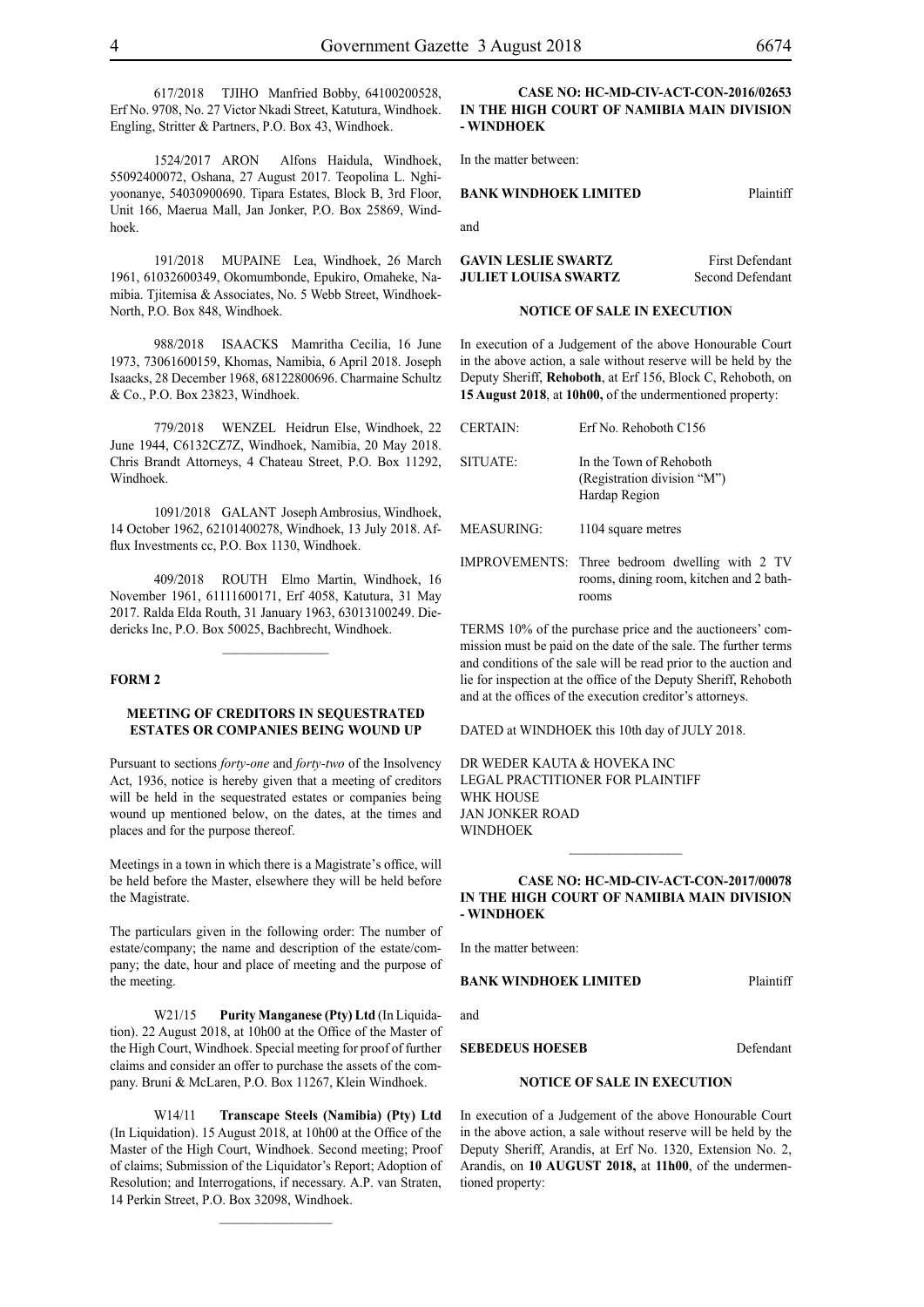CERTAIN: Erf 1320, Arandis (Extension No 2) SITUATE: In the Town of Arandis

(Registration Division "G")

MEASURING: 595 square metres

IMPROVEMENTS: Three bedroom dwelling with lounge, dining room, kitchen, two bathrooms and garage

TERMS 10% of the purchase price and the auctioneers' commission must be paid on the date of the sale. The further terms and conditions of the sale will be read prior to the auction and lie for inspection at the office of the Deputy Sheriff, Arandis and at the offices of the execution creditor's attorneys.

DATED at WINDHOEK this 14th day of JUNE 2018.

DR WEDER KAUTA & HOVEKA INC Legal Practitioner for Plaintiff WHK HOUSE Jan Jonker Road WINDHOEK

#### **CASE NO: HC-MD-CIV-ACT-CON-2017/01132 IN THE HIGH COURT OF NAMIBIA**

In the matter between:-

**STANDARD BANK NAMIBIA LIMITED** Plaintiff

and

**JUSTINA MUNGUNDA** Defendant

#### **NOTICE OF SALE IN EXECUTION OF IMMOVABLE PROPERTY**

Pursuant to Judgment of the above Honourable Court granted on **24 NOVEMBER 2017,** the following immovable property will be sold without reserve and voetstoots by the Deputy Sheriff of the District of **WINDHOEK** on **21AUGUST 2018** at **15h00** at ERF 1952, KATUTURA, EXTENSION NO. 10, WINDHOEK, REPUBLIC OF NAMIBIA

| <b>CERTAIN:</b>   | Erf No. 1952, Katutura (Extension<br>No $10$ )                                  |
|-------------------|---------------------------------------------------------------------------------|
| SITUATE:          | In the Municipality of Windhoek<br>(Registration Division "K")<br>Khomas Region |
| <b>MEASURING:</b> | 264 (two hundred and sixty four) square<br>metres                               |

CONSISTING OF: 1 x Kitchen, 2 x Bedrooms, 1 X Bath / Toilet Com, 1 x Garage

The "Conditions of Sale-in-Execution" will lie for inspection at the office of the Deputy Sheriff at WINDHOEK and at the Head Office of Plaintiff at WINDHOEK and Plaintiffs Attorneys, Fisher, Quarmby & Pfeifer, at the under mentioned address.

Dated at WINDHOEK this 4th day of June 2018

FISHER, QUARMBY & PFEIFER LEGAL PRACTITIONER FOR Plaintiff Cnr of Robert Mugabe Avenue & Thorer Street (entrance in Burg Street) PO BOX 37 WINDHOEK

#### **CASE No. HC-MD-CIV-ACT-CON-2017/01422 IN THE HIGH COURT OF NAMIBIA**

 $\frac{1}{2}$ 

In the matter between:

**STANDARD BANK NAMIBIA LIMITED** Plaintiff

and

#### **JOEL AMAAMBO** Defendant

#### **NOTICE OF SALE IN EXECUTION OF IMMOVABLE PROPERTY**

Pursuant to Judgment of the above Honourable Court granted on 08 DECEMBER 2017, the following immovable property will be sold without reserve and voetstoots by the Deputy Sheriff of the District of **WALVIS BAY** on **24 AUGUST 2018** at **10H00** at ERF NO. 2786 (A PORTION OF ERF NO. 2491), KUISEBMOND, WALVIS BAY, REPUBLIC OF NAMIBIA

| <b>CERTAIN:</b>   | Erf No. 2786 (A Portion of Erf No.<br>2491) Kuisebmond                            |
|-------------------|-----------------------------------------------------------------------------------|
| SITUATE:          | In the Municipality of Walvis Bay<br>(Registration Division "F")<br>Erongo Region |
| <b>MEASURING:</b> | 228 (two hundred and twenty eight)<br>square metres                               |
| CONSISTING OF:    | 4x Boundary Walls (Build), 1 x Garage,                                            |

2 x Bedrooms, 1 x Bathroom with Toilet and Shower, Main bedroom with ensuite bathroom (Toilet and Shower), 1 x Lounge, Open-plan Kitchen with small built-in cupboards

The "Conditions of Sale-in-Execution" will lie for inspection at the office of the Deputy Sheriff at WALVIS BAY and at the Head Office of Plaintiff at WINDHOEK and Plaintiff's Attorneys, Fisher, Quarmby & Pfeifer, at the under mentioned address.

Dated at W DHOEK this 4th day of JULY 2018

FISHER, QUARMBY & PFEIFER LEGAL PRACTITIONER FOR Plaintiff Cnr Robert Mugabe Avenue & Thorer Street Entrance in Burg Street PO Box 37 **WINDHOEK** 

 $\frac{1}{2}$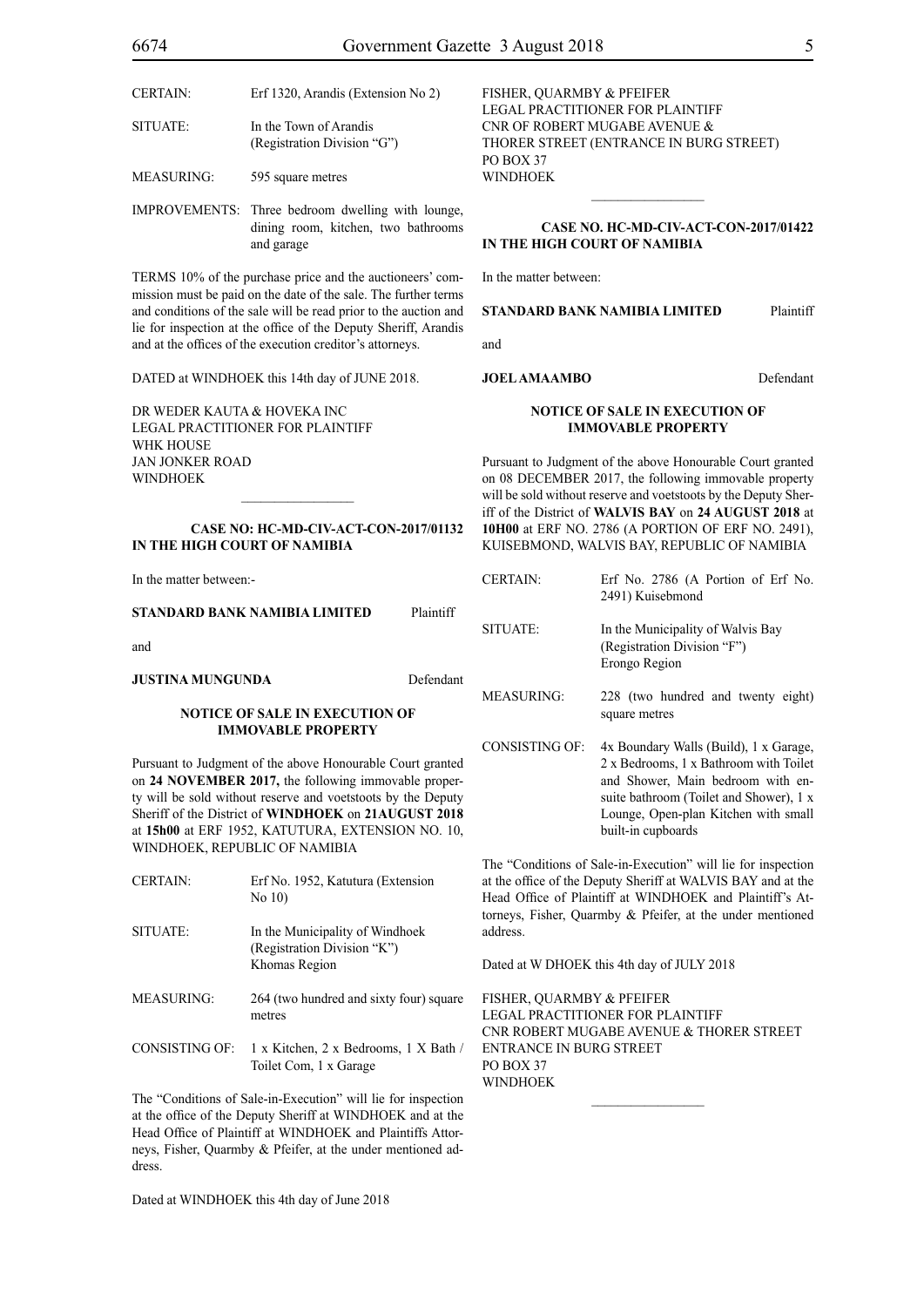#### **CASE NO: HC-MD-CIV-ACT-CON-2017/00074 IN THE HIGH COURT OF NAMIBIA**

the District of **OSHIKANGO** on **22 AUGUST 2018** at **11H00**  in the morning at ERF NO. 299, OSHIKANGO.

| In the matter between:                                             |           | <b>CERTAIN:</b>   | Erf No. 299, Oshikango                                                                                                                  |
|--------------------------------------------------------------------|-----------|-------------------|-----------------------------------------------------------------------------------------------------------------------------------------|
| STANDARD BANK NAMIBIA LIMITED<br>and                               | Plaintiff | SITUATE:          | In the Town of Nafidi<br>(Registration Division "A")<br>Ohangwena Region                                                                |
| <b>HOSTER LIYALI SIMASIKU</b>                                      | Defendant | <b>MEASURING:</b> | 1000 (one nil nil nil) square metres                                                                                                    |
| <b>NOTICE OF SALE IN EXECUTION OF</b><br><b>IMMOVABLE PROPERTY</b> |           | CONSISTING OF:    | 1 Block of flats with 7 units (287 m <sup>2</sup> )<br>Each unit with small stoep entrance, 1<br>lounge, 1 x kitchen, 1 x bathroom with |
| Pursuant to Judgment of the above Honourable Court granted         |           |                   | shower-toilet                                                                                                                           |

on **24 FEBRUARY 2017** the following immovable property will be sold without reserve and voetstoots by the Deputy Sheriff of the District of **EENHANA** on **12 SEPTEMBER 2018** at **10h30** at ERF 2501, EXT NO.8, EENHANA, REPUBLIC OF NAMIBIA

| <b>CERTAIN:</b>   | Erf No. 2501, Extention No. 8      | at : |
|-------------------|------------------------------------|------|
|                   |                                    | He   |
| SITUATE:          | In the Town of Eenhana             | ne   |
|                   | (Registration Division "A")        | dre  |
|                   | Ohangwena Region                   |      |
|                   |                                    | Dа   |
| <b>MEASURING:</b> | 756 (seven five six) square metres |      |

CONSISTING OF: 1 x Lounge, 1 x Kitchen, 1 x Toilet, 1 x Bathroom, 3 x Bedrooms, 1 x Single Garage

The "Conditions of Sale-in-Execution" will lie for inspection at the office of the Deputy Sheriff at TSUMEB and at the Head Office of Plaintiff at WINDHOEK and Plaintiff's Attorneys, Fisher, Quarmby & Pfeifer, at the under mentioned address.

Dated at WINDHOEK this 6th day of JULY 2018.

FISHER, QUARMBY & PFEIFER

LEGAL PRACTITIONER FOR Plaintiff Cnr of Robert Mugabe Avenue & Thorer Street (entrance in Burg Street) PO BOX 37 **WINDHOEK** 

#### **CASE No. HC-MD-CIV-ACT-CON-2017/01616 IN THE HIGH COURT OF NAMIBIA**

 $\frac{1}{2}$ 

In the matter between:

#### **FIRST NATIONAL BANK OF NAMIBIA LTD** Plaintiff

and

| LUIS INVESTMENTS CC | <b>First Execution Debtor</b>  |
|---------------------|--------------------------------|
| MANUEL LUIS-        | <b>Second Execution Debtor</b> |
| PETRINA LUIS-       | Third Execution Debtor         |

#### **NOTICE OF SALE IN EXECUTION OF IMMOVABLE PROPERTY**

Pursuant to a Judgment of the above Honourable Court granted on **20 JUNE 2017** the following immovable property will be sold without reserve and voetstoots by the Deputy Sheriff of

): Each unit with small stoep entrance, 1 x lounge, 1 x kitchen, 1 x bathroom with 1 Block of flats with 3 units  $(122 \text{ m}^2)$ : Each unit with small stoep entrance, 1 x lounge, 1 x kitchen, 1 x bathroom with shower-toilet

The "Conditions of Sale-in-Execution" will lie for inspection the office of the Deputy Sheriff at OSHIKANGO and at the ead Office of Plaintiff at WINDHOEK and Plaintiff's Attorys, Fisher, Quarmby  $&$  Pfeifer, at the undermentioned adess.

ated at WINDHOEK this 25TH day of JUNE 2018

FISHER, QUARMBY & PFEIFER LEGAL PRACTITIONER FOR Plaintiff c/o Robert Mugabe & Thorer Streets entrance on Burg Street PO BOX 37 WINDHOEK

#### **CASE NO HC-MD-CIV-ACT-CON-2017/00885 IN THE HIGH -COURT OF NAMIBIA**

In the matter between:

**FIRST NATIONAL BANK OF NAMIBIA LTD** Plaintiff

and

#### **OTTO APISAY** Second Defendant

#### **NOTICE OF SALE IN EXECUTION OF IMMOVABLE PROPERTY**

Pursuant to a Judgment of the above Honourable Court granted on **19 MAY 2017** the following immovable property will be sold with reserve prices of N\$ 896 737.69 (in favour of Standard bank) and voetstoots by the Deputy Sheriff of the District of **WINDHOEK** on **21 AUGUST 2018** at **10h00** at ERF NO. 1392 (A PORTION OF ERF 1479) MARABOE WEG-SNI-PHOF, HOCHLANDPARK WINDHOEK.

| <b>CERTAIN:</b>   | Erf No. 1392 (A Portion of Erf 1479),<br><b>Hochaland Park</b>                |
|-------------------|-------------------------------------------------------------------------------|
| SITUATE:          | In the Municipality of Windhoek<br>(Registration Division "K")                |
| <b>MEASURING:</b> | 424 (four two four) square metres                                             |
| CONSISTING OF:    | Main Dwelling: 1 x Lounge, 1 x Dining<br>Room, 1 x Kitchen, 3 x Bedrooms, 1 x |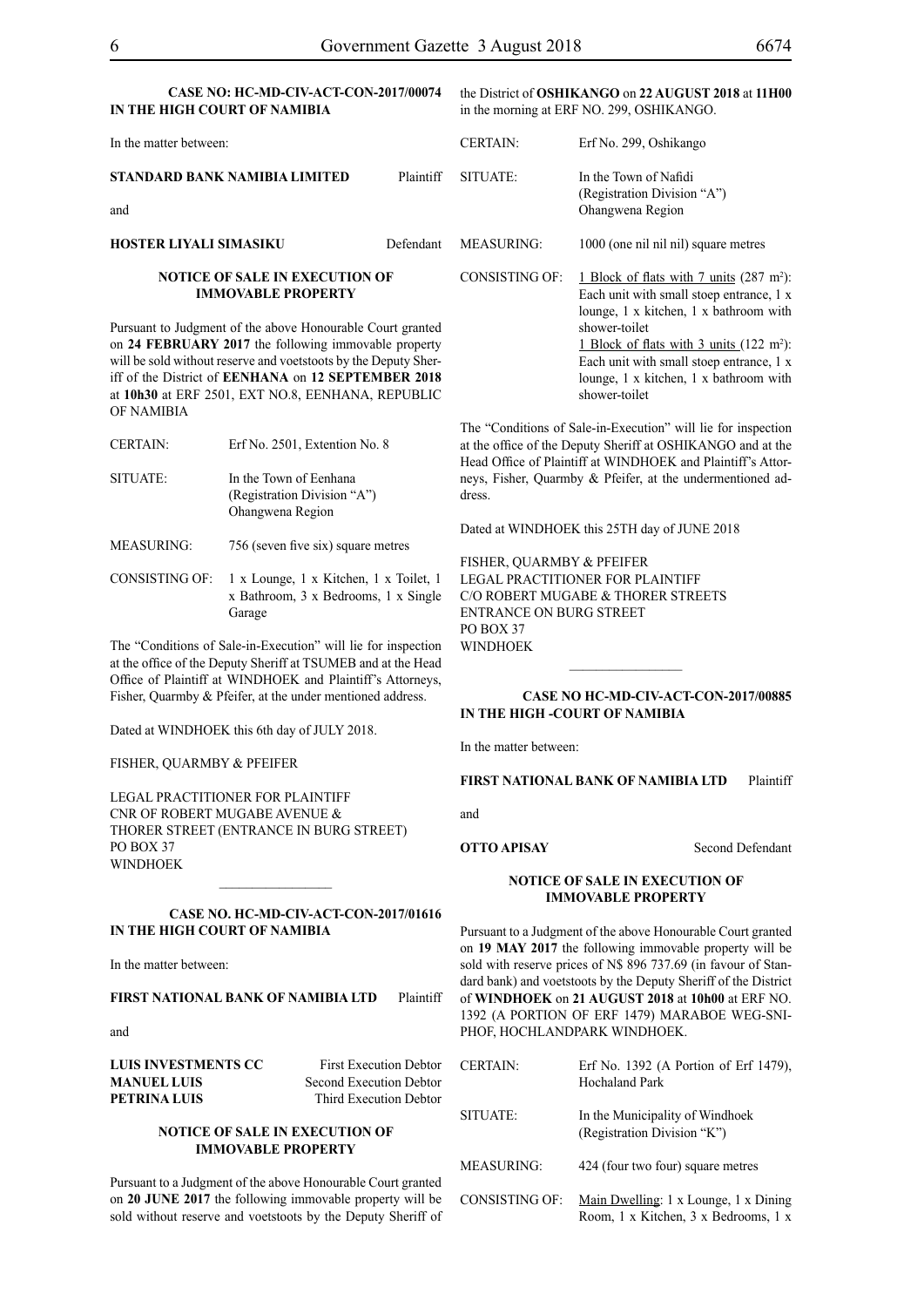Carports, 2 x Bathrooms, 1 x Swimming

Second Dwelling: 1 x Lounge, 1 x Kitchen, 1 x Bedroom, 1 x Bathroom, 1 X Storeroom Main Building Ext: 91 sqm Extent of Stand: 424 sqm

The "Conditions of Sale-in-Execution" will lie for inspection at the office of the Deputy Sheriff at WINDHOEK and at the Head Office of Plaintiff at WINDHOEK and Plaintiffs Attorneys, Fisher, Quarmby & Pfeifer, at the undermentioned address.

Dated at WINDHOEK this 6th day of JUNE 2018

Pool

FISHER, QUARMBY & PFEIFER LEGAL PRACTITIONER FOR Plaintiff c/o Robert Mugabe & Thorer Streets entrance on Burg Street PO BOX 37 WINDHOEK

**CASE NO: HC-MD-CIV-ACT-CON-2017/03765 IN THE HIGH COURT OF NAMIBIA MAIN DIVISION - WINDHOEK**

 $\frac{1}{2}$ 

In the matter between:

**BANK WINDHOEK LIMITED** Plaintiff

and

#### **PETRUS JACOBUS WIESE** Defendant

#### **NOTICE OF SALE IN EXECUTION**

In execution of a Judgement of the above Honourable Court in the above action, a sale without reserve will be held by the Deputy Sheriff, **WINDHOEK**, at REMAINING EXTENT OF ERF 386, NO 89 AMASONIET STREET, EROS, WIND-HOEK, on **9 AUGUST 2018**, at **15H00**, of the undermentioned property:

- CERTAIN: Remaining Extent of Erf 386, Eros Park
- SITUATE: In the municipality of Windhoek (Registration division "K")
- MEASURING: 1790 square metres
- IMPROVEMENTS: Four bedroom dwelling with open plan lounge/dining room/kitchen, scullery, guest WC, two bathrooms, double garage, veranda/braai area, swimming pool, one bedroom flat with open plan lounge/dining room/kitchen and bathroom

TERMS 10% of the purchase price and the auctioneers' commission must be paid on the date of the sale. The further terms and conditions of the sale will be read prior to the auction and lie for inspection at the office of the Deputy Sheriff, Windhoek and at the offices of the execution creditor's attorneys.

DATED at WINDHOEK this 18th day of JUNE 2018.

DR WEDER KAUTA & HOVEKA INC Legal Practitioner for Plaintiff WHK HOUSE Jan Jonker Road WINDHOEK

#### **IN THE MAGISTRATE'S COURT FOR THE DISTRICT OF SWAKOPMUND**

 $\frac{1}{2}$ 

#### **HELD AT SWAKOPMUND CASE NO.: 116/2015**

In the matter between:

#### **PRIMA SCHLACHTEREI** Plaintiff

and

#### **RUDOLPH IZAAKS** Defendant

#### **NOTICE OF SALE IN EXECUTION OF IMMOVABLE PROPERTY**

Notice is hereby given that the under-mentioned improved immovable property will be sold "Voetstoots" in execution by the Messenger of the Court for the district of **WALVIS BAY** on **Friday, 5 OCTOBER 2018** at **10h00** at the premises mentioned herein below:

| <b>CERTAIN:</b> | Erf 4041, Walvis Bay, Extension 9                                                        |
|-----------------|------------------------------------------------------------------------------------------|
| SITUATE:        | In the Municipality of Walvis Bay<br>(Registration division "F")<br>In the Erongo Region |
| MEASURING:      | $735 \text{ m}^2$ (seven three five) square meters                                       |
| <b>HELD BY</b>  | Deed of Transfer No. T4160/2004                                                          |

Claim by preferent creditor: N\$2 345 355.97

#### 1. Implements:

- 1x Open plan kitchen with build in cupboards
- 3x Bedrooms on the ground floor
- 1 x Bedroom with on suite bathroom with toilet and bath
- 1 x Bathroom with bath, shower, hand washing basin and toilet.
- l x Dining room
- 1 x Living room with indoor braai (lounge)
- 1 x Doublegarage
- 1 x Single garage
- 1 x Large in-door swimming pool
- 2nd Floor (Top Unit)
	- 1 x Large bedroom with on suite bathroom with bath, shower, toilet and 2 hand washing basins and walk-in closet.
	- The floors are all tile-floors
	- 1x Office room
	- 1x Single bedroom flat with bathroom with bath, shower and hand washing basin
	- 1x Kitchen with build-it cupboards
	- Boundry wall around the house
	- Interlocks in yard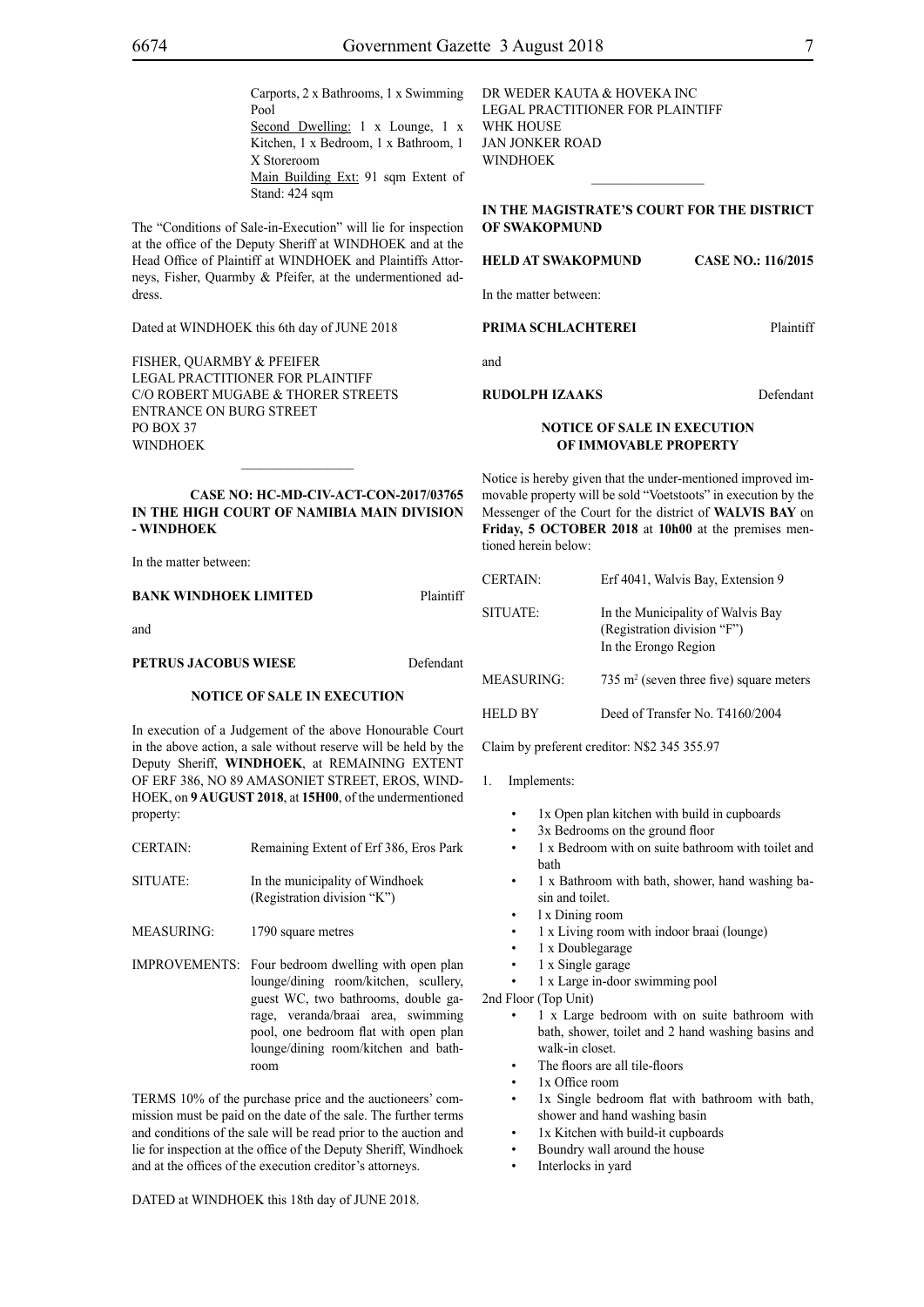2. The conditions of the sale in execution will lie for inspection at the offices of theMessenger of the Court for the district of **Walvis Bay,** and at the offices of **Van Rensburg Associates Legal Practitioners, Swakopmund,** at the under mentioned address.

THUS, DONE and SIGNED at SWAKOPMUND on this 19h day of JULY 2018.

VAN RENSBURG ASSOCIATES Legal Practitioners for Plaintiff 1sT Floor, Am Strand Building Tobias Hainyeko Street **SWAKOPMUND** 

#### **NOTICE IN TERMS OF SECTION 28(1) OF THE COMPANIES ACT, 2004**

Notice is hereby given in terms of Section 28(1) of the Companies Act, 2004, that Namclear (Pty) Limited, intends to convert itself by way of a Special Resolution, from a private company to a Non-Profit Association Incorporated under Section 21 by:

- 1. Changing its name to include the words "NON-PROFIT ASSOCIATION INCORPORATED UNDER SECTION 21";
- 2. Cancelling the share capital, which shall become void in terms of Section 99(4) of the Companies Act;
- 3. Replacing the Articles of Association in their entirety.

The meeting, at which the special resolution (in compliance with Section 25) to convert the company is to be tabled and voted upon, will be held on 28 September 2018 at 09H00 at the offices of the company, being:

Cnr of Feld and Rieks van der Walt Street Windhoek Namibia

Published on behalf of:

Namclear (Pty) Ltd,

by

CRVW Secretarial Services (Pty) Ltd 29 Feld Street PO Box 97401 Maerua Mall **WINDHOEK NAMIBIA** 

#### **NOTICE IN TERMS OF SECTION 34 OF THE INSOLVENCY ACT OF THE TRANSFER OF THE BUSINESS OF SOUTHERN CROSS ROOFING CC AS A GOING CONCERN**

 $\frac{1}{2}$ 

Take notice that the Johannes Gerhardus Linde and Richard Lawrance Bailey, members of Southern Cross Roofing CC, intends to alienate and dispose of the business being conducted by and under the name and style of Southern Cross Roofing CC at the premises situated at Unit nr 3, nr 11 Phillips Street, New Industrial Area, Swakopmund to and in favour of Andries Johannes van Zyl as a going concern, who shall carry on such businesses under the same name at the aforementioned premises and that this publication shall serve as due notice in terms of Section 34 of the Insolvency Act, 1936 (Act nr 24 of 1936).

Signed at SWAKOPMUND on this 19th day of JULY 2018

ROBBERTS LEGAL PRACTITIONERS Legal Practitioners for Sellers Nr 6 Am Strand Building Tobias Hainyeko Street **SWAKOPMUND** 

#### **NOTICE OF SURRENDER OF A DEBTOR'S ESTATE: JOHANNES ALBERTUS SCHOOMBEE**

 $\frac{1}{2}$ 

You are hereby notified that an application will be made to the Main Division of the High Court of Namibia on **Friday, 7 September 201**8 at **10h00** or as soon thereafter as the matter can be heard for the acceptance of the surrender of the estate of **Johannes Albertus Schoonbee**, a major male, divorcee, residing at 133 Bay Road, LUderitz who is currently self-employed and trading under the name and style of Butcher Construction at 133 Bay Road, Luderitz and the statement of his affairs will lie open for inspection at the Office of the Master of the High Court of Namibia, Windhoek and the Magistrate's Office of Luderitz for a period of 14 days from 3 August 2018.

Be advised that you should submit your claim(s), if any, to the trustees will be appointed within a period of approximately 6 to 8 weeks after 7 September 2018.

DATED at WINDHOEK on this 20th day of JULY 2018.

Louis Karsten Legal Practitioner Legal Practitioners for Applicant Unit 21, Baines Centre Fritsche Street **PIONIERSPARK WINDHOEK** 

#### **THE ALIENS ACT, 1937 NOTICE OF INTENTION OF CHANGE OF SURNAME**

I, **selma ndanyengwa ndemumana**, residing at Olambo Village and employed as a cleaner at Oshakati Senior Secondary School, intend applying to the Minister of Home Affairs for authority under section 9 of the Aliens Act, 1937, to assume the surname **BENYAMEN** for the reasons that it is not my biological father.

I previously bore the name **SELMA NDANYENGWA ndemumana.**

Any person who objects to the assumption of the said surname of **benyamen** should as soon as may be lodge his or her objection, in writing, with a statement of his or her reasons therefor, with the Magistrate of Windhoek.

 $\frac{1}{2}$ 

**s. n. ndemumana oshakati NAMIBIA**